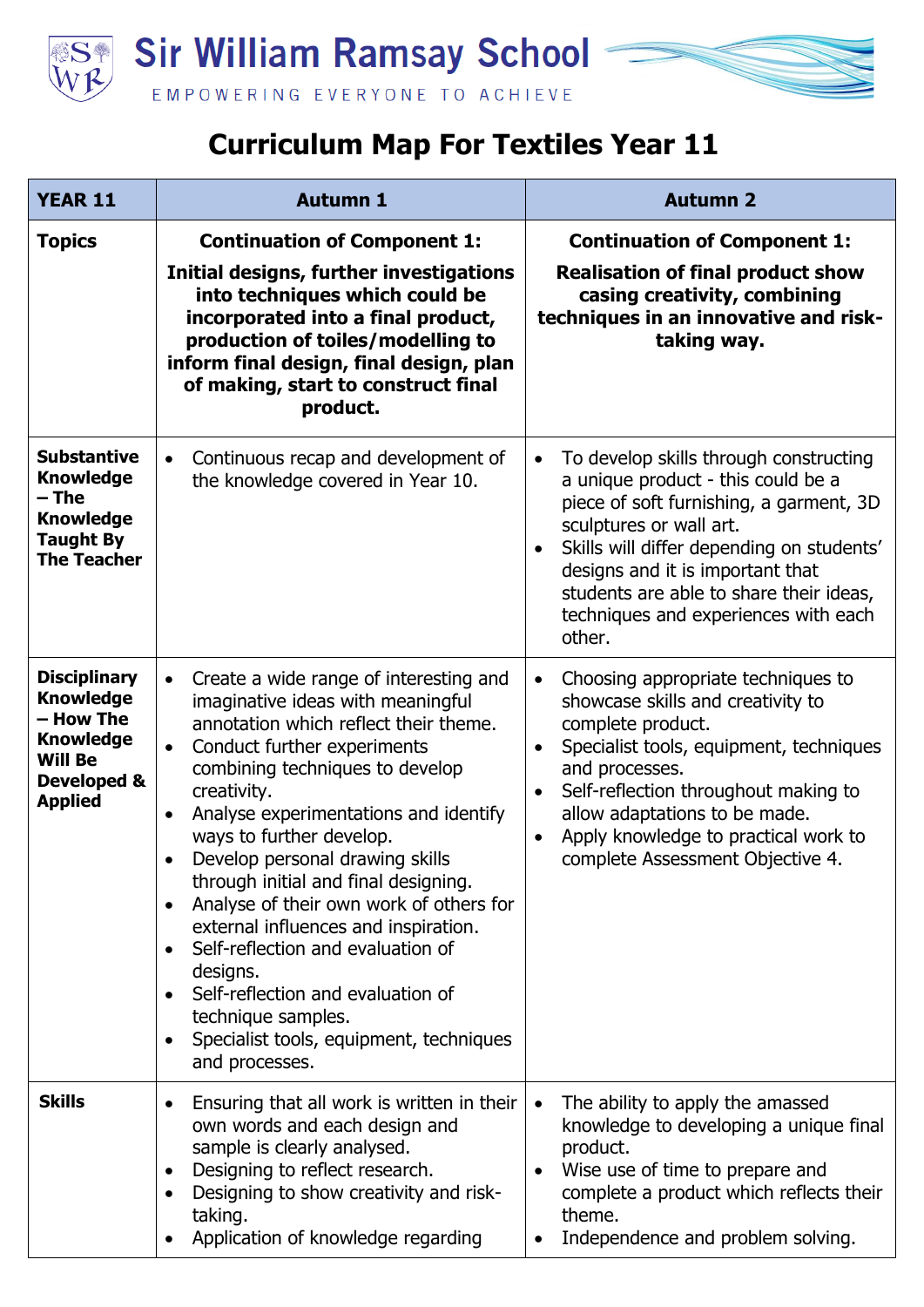|                                                    | embellishment and construction to plan<br>how to make product.                                                                                                                                                                                                                                                    | Ability to take risks and reflect on<br>$\bullet$<br>outcomes.<br>Embellishment skills.<br>$\bullet$<br>Construction skills.<br>$\bullet$<br>Time management skills.                                                                          |
|----------------------------------------------------|-------------------------------------------------------------------------------------------------------------------------------------------------------------------------------------------------------------------------------------------------------------------------------------------------------------------|-----------------------------------------------------------------------------------------------------------------------------------------------------------------------------------------------------------------------------------------------|
| <b>Links To</b><br><b>Prior</b><br><b>Learning</b> | Practice Component 1 will have<br>$\bullet$<br>provided students with an<br>understanding of how to research and<br>analyse the work of existing designers,<br>production of samples and<br>observational drawing. Students will<br>build on these skills.<br>Use of Textiles tools, equipment and<br>techniques. | Practice Component 1 plus all of the<br>$\bullet$<br>technique samples produced will<br>provide a solid foundation for students<br>to build on in Assessment Objective 4.<br>Use of Textiles tools, equipment and<br>$\bullet$<br>techniques. |
| Literacy/<br><b>Numeracy</b>                       | Literacy: research skills, analysing the<br>$\bullet$<br>work of others, being able to develop<br>detailed design annotation and plan.<br>Numeracy: accuracy of measuring and<br>marking and use of scale.                                                                                                        | Numeracy: accuracy of measuring and<br>$\bullet$<br>marking and use of scale.                                                                                                                                                                 |
| <b>Cross</b><br><b>Curricular</b>                  | The importance of sustainability and<br>$\bullet$<br>the environment in relation to fibres<br>and fabrics.<br>Appreciating and taking influence from<br>$\bullet$<br>the work of others.<br>Understanding the significance of<br>people, culture, and society upon<br>design.                                     | Appreciating and taking influence from<br>$\bullet$<br>the work of others.<br>Understanding the significance of<br>$\bullet$<br>people, culture, and society upon<br>design.                                                                  |
| <b>Assessment</b>                                  | Assessment of Component 1 against<br>the exam mark scheme for Assessment<br>Objectives 1, 2, 3 and 4.<br>Continual teacher feedback of<br>Component 1.                                                                                                                                                            | Assessment of Component 1 against<br>$\bullet$<br>the exam mark scheme for Assessment<br>Objectives 4.<br>Continual teacher feedback of<br>$\bullet$<br>Component 1.<br>Teacher assessed and centre<br>moderated.                             |

| <b>YEAR 11</b>                                                                                                  | Spring 1 & 2<br><b>Summer 1</b>                                                                                                                                                                                                                                                                                                                                                                                                                                      |  |
|-----------------------------------------------------------------------------------------------------------------|----------------------------------------------------------------------------------------------------------------------------------------------------------------------------------------------------------------------------------------------------------------------------------------------------------------------------------------------------------------------------------------------------------------------------------------------------------------------|--|
|                                                                                                                 | <b>Evaluation of Component 1</b>                                                                                                                                                                                                                                                                                                                                                                                                                                     |  |
|                                                                                                                 | <b>Introduction of Exam Board Set Topic For Final Exam - Component 2</b>                                                                                                                                                                                                                                                                                                                                                                                             |  |
| <b>Substantive</b><br><b>Knowledge</b><br>$-$ The<br><b>Knowledge</b><br><b>Taught By</b><br><b>The Teacher</b> | How to analyse the context/theme effectively.<br>Broaden knowledge of key designers whose work links to the theme.<br>$\bullet$<br>How to analyse the work of others identifying ways research can inform decisions.<br>To complete extensive primary research through taking photographs linked to the<br>$\bullet$<br>theme.<br>Developing personal drawing skills through observational drawings<br>$\bullet$<br>To broaden knowledge of materials and processes. |  |